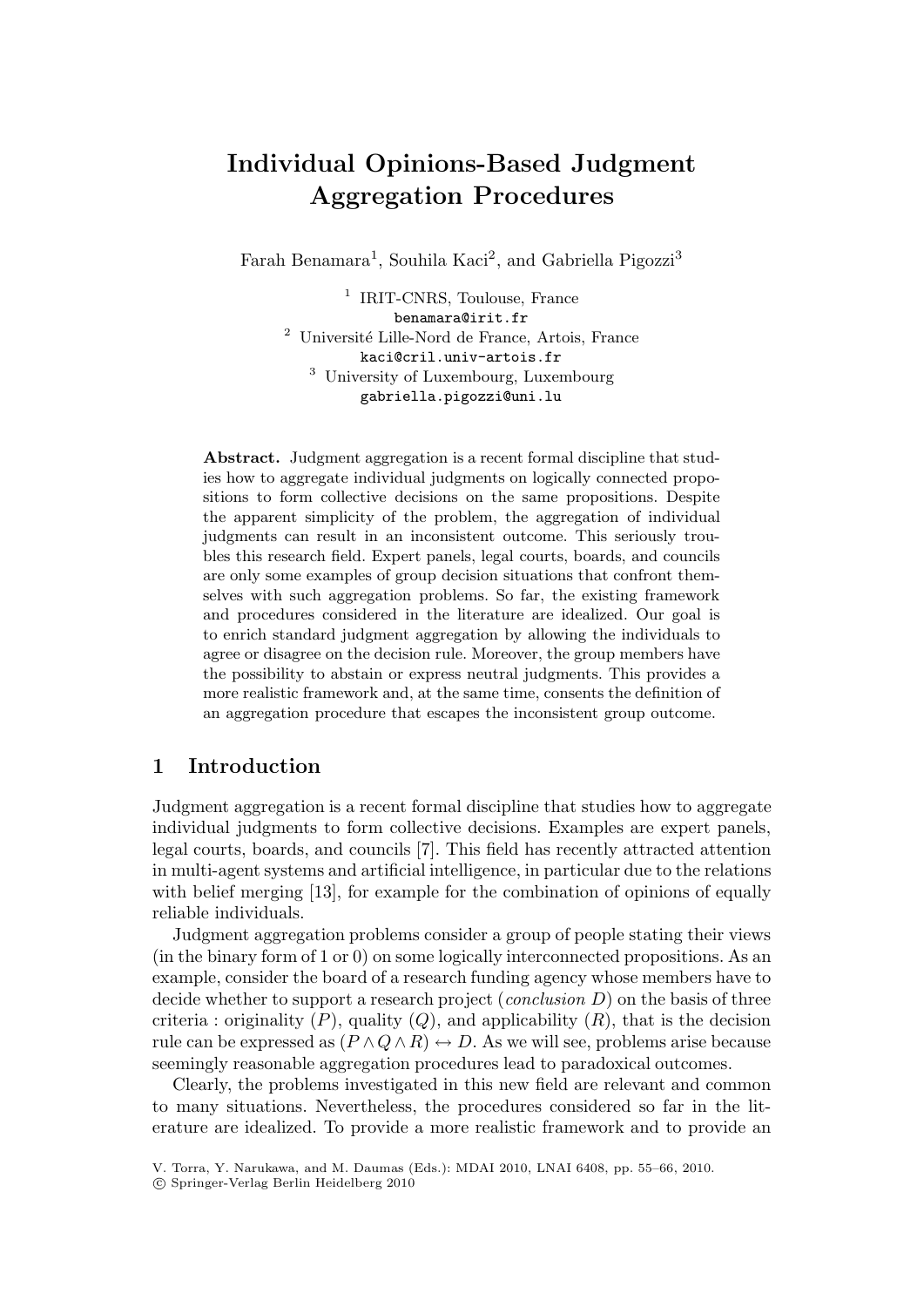aggregation procedure that does not run into inconsistent social outcomes are the goals of the paper. More specifically, we propose to extend standard judgment aggregation to take into account two main considerations.

First, we introduce the notion of judgment status. It is not realistic to expect that group members state their judgments on each proposition, or that they always have a clear position on each proposition. Our model allows members to express classical binary judgment, a neutral judgment or to abstain on some or all propositions that the individuals consider as irrelevant. In our example of the project funding, suppose that the applicability criterion  $(R)$  has been introduced only recently following some new regulation that impose all research funding agency to be evaluated on the basis of likeness to attract the interest of private funding. Suppose also that some members dissent with the criterion R because they believe that this will damage pure theoretical projects to the benefit of pure applied ones. Some members can believe that  $R$  is completely irrelevant and thus abstain to give a judgment on  $R$ . On the other hand, some other members can believe that the criterion  $R$  is relevant but they prefer to be neutral because they are not able to assess its applicability, or because they are indifferent to its value. It is worth noticing that abstention and neutral judgments denote distinct positions. The difference will be clarified later in the paper.

Second, we introduce the notion of acceptance of the decision rule. Our framework allows the group members to state whether or not they agree on the rule governing the decision. In our example, some members may disagree on the way the propositions are logically connected whereas some other members can accept the decision rule even if they believe that some propositions are irrelevant.

We present a flexible judgment aggregation approach, in which individuals can express 0/1 judgments as well as being neutral or abstain on some propositions, and can participate in the group decision procedure while disagreeing on the imposed decision rule. What kind of aggregation procedure does such a new framework advocate for? We suggest that the group decision procedure should be responsive of the group's opinion about the decision rule. If the majority (or a pre-fixed quota) of the individuals accepts the decision rule, the aggregation procedure will be based on the criteria of the rule. If the group rejects the rule, the only issue the group can confidently express its opinion about is the conclusion D.

The remainder of this paper is organized as follows. After necessary background on the problem of judgment aggregation, we present our general framework. We then introduce the formal representation, the aggregation procedure and show that our framework offers a solution to the judgment aggregation dilemma. Lastly, we compare our approach to some related work and then we conclude.

# 2 Judgment Aggregation

In the original problem of judgment aggregation [5,6], a court has to make a decision on whether a person is liable of breaching a contract (proposition  $D$ ). The judges have to reach a verdict following the legal doctrine. This states that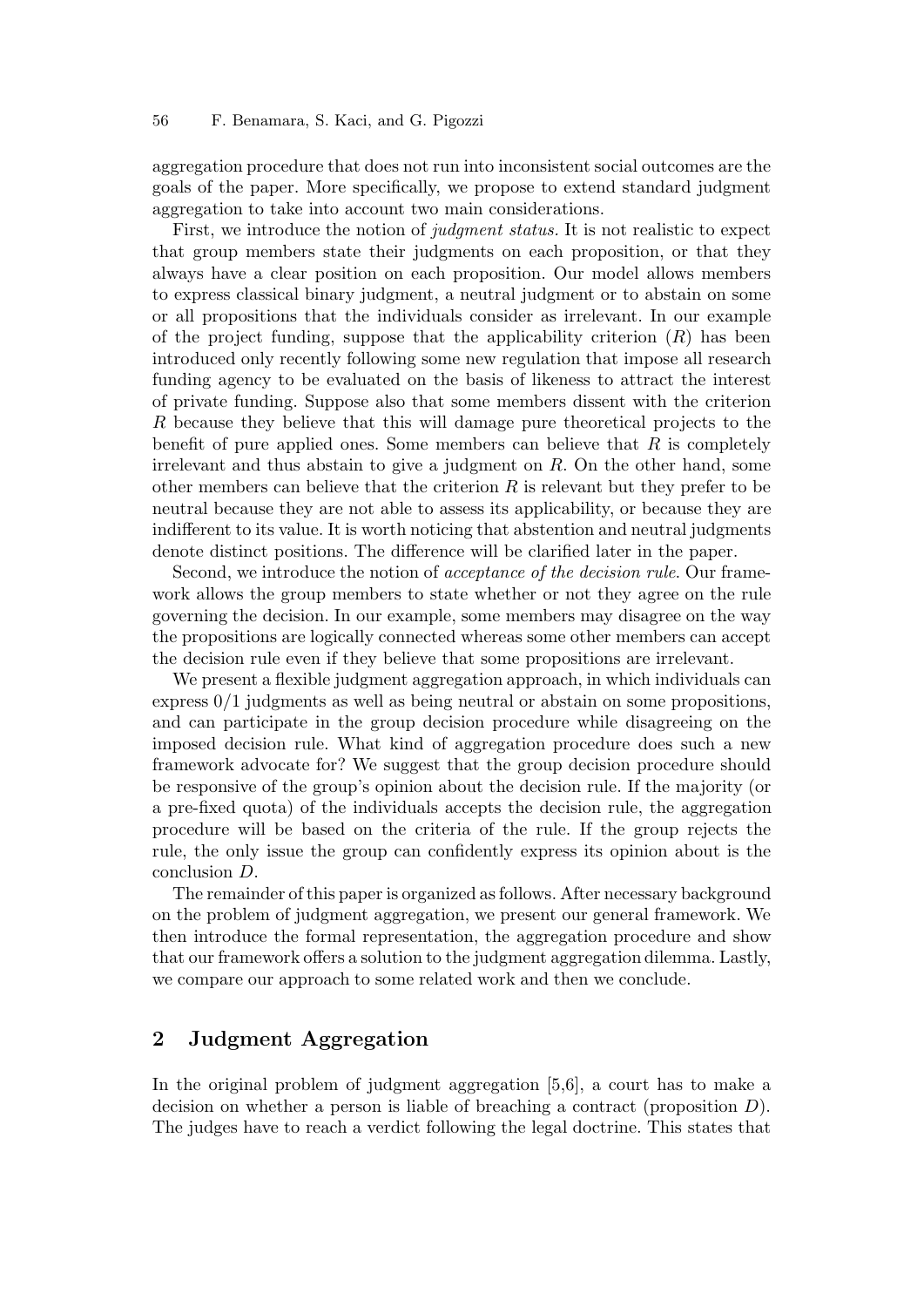a person is liable if and only if there was a contract  $(P)$  and there was a conduct constituting breach of such a contract  $(Q)$ . The legal doctrine can be formally expressed by the rule  $(P \wedge Q) \leftrightarrow D$ . Each member of the court expresses her judgment on the propositions P, Q and D such that the rule  $(P \wedge Q) \leftrightarrow D$  is satisfied.

Suppose now that the three members of the court make their judgments according to Table 1.

**Table 1.** Doctrinal paradox. Premises:  $P =$  There was a contract,  $Q =$  There was conduct constituting breach of such a contract. Conclusion:  $D = (P \wedge Q)$  = There was a breach of contract.

|                   |  | $P Q D = (P \wedge Q)$ |
|-------------------|--|------------------------|
| Judge $A \ 1 \ 0$ |  | ' '                    |
| Judge $B \t0 1$   |  | 0                      |
| Judge $C_1$ 1     |  |                        |
| Majority 1 1      |  |                        |

Each judge expresses a consistent judgment, i.e., she says yes to  $D$  if and only if she says yes to both  $P$  and  $Q$ . However, proposition-wise majority voting (consisting in the separate aggregation of the votes for each proposition P, Q and D via majority rule) results in a majority for P and Q and yet a majority for  $\neg D$ . This is an inconsistent collective result, in the sense that  $\{P, Q, \neg D, (P \land Q) \leftrightarrow D\}$  is inconsistent in propositional logic. The paradox lies in the fact that majority voting can lead a group of rational agents to endorse an irrational collective judgment, i.e., to have a majority believing that the defendant should be left free while another majority deems there are reasons to sentence her. The literature on judgment aggregation refers to such problem as the doctrinal paradox. Clearly, the relevance of such aggregation problems goes beyond the specific court example and affects all collective decisions on logically interconnected propositions.

The first two ways to avoid the inconsistency that have been suggested are the premise-based procedure (PBP) and the conclusion-based procedure (CBP) [12]. According to the PBP, each member casts her judgment on each premise. The conclusion is then inferred from the judgment of the majority of the group on the premises using the rule  $(P \wedge Q) \leftrightarrow D$ . In the example above, the PBP would declare the defendant liable of breaching the contract.

According to the CBP, the members decide privately on P and Q and only express their opinions on D publicly. The judgment of the group is then inferred from applying the majority rule to the agent judgments on the conclusion. The defendant will be declared liable if and only if a majority of the judges actually believes that she is liable, and no reasons for the court decision could be supplied. In the example, contrary to the PBP, the application of the CBP would free the defendant.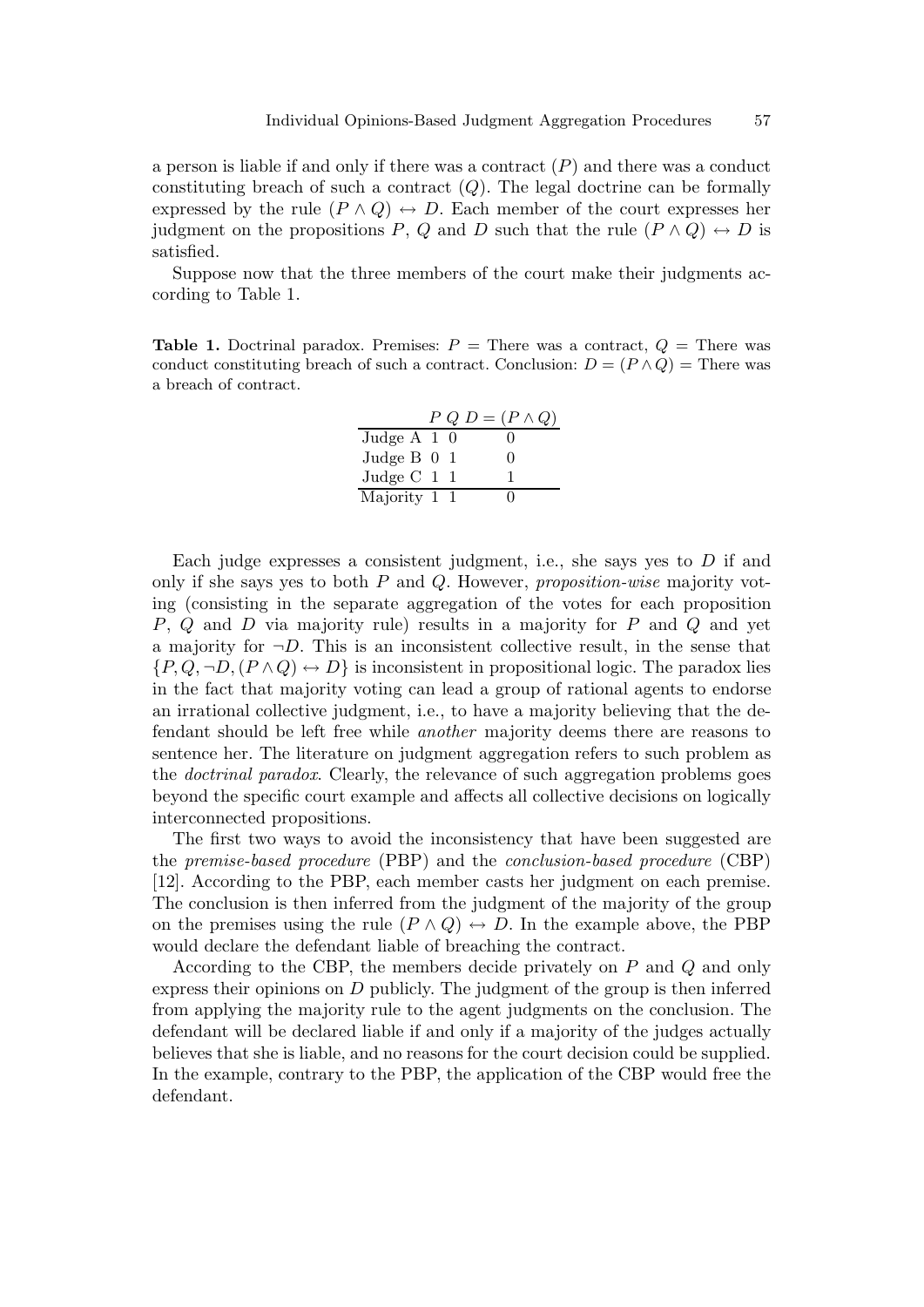#### 3 General Framework

Let us first introduce some terminology from standard judgment aggregation. A set of agents  $N = \{1, 2, \ldots, k\}$ , with  $k \geq 3$ , has to make judgments on logically interconnected propositions of a language  $\mathcal{L}$ . The set of propositions on which the judgments have to be made is called *agenda* (denoted by  $A$ ), and this is divided between premises and conclusion. A (individual or collective) judgment set is the set of propositions believed by the agents or the group. An k-tuple  $(J_1, J_2, \ldots, J_k)$  of agents judgment sets is called *profile.* A *judgment aggregation* rule F assigns a collective judgment set J to each profile  $(J_1, J_2, \ldots, J_k)$  of agents judgment sets. A judgment set J is *consistent* if it is a consistent set in  $\mathcal{L}$ , and is *complete* if, for any  $P \in \mathcal{L}$ ,  $P \in J$  or  $\neg P \in J$  but not both.

In our framework a judgment aggregation has the form:

$$
C \leftrightarrow D,\tag{1}
$$

where  $C$  is a general propositional formula built on literals representing criteria  $P_i$  and D is a literal representing the final decision (or conclusion). In the following  $(1)$  is referred to as the *decision rule*. We assume that C is neither a tautology nor a contradiction, this ensures that the criteria are logically independent (as in the standard framework). Moreover, if one of the criteria is the negation of a propositional variable (e.g.  $\neg Q$ ), the members express their judgments on criteria as given, i.e., on  $P$ ,  $\neg Q$ , etc. Considering decision rules where  $C$  is a conjunction is not a limitation of our approach. Notably, our analysis extends to other truth-functional combinations of literals as well, e.g. the disjunctive decision rule  $(P \vee Q \vee R) \leftrightarrow D$ , because this rule is equivalent to  $(\neg P \land \neg Q \land \neg R) \leftrightarrow \neg D.$ 

Let us now formalize the extensions we intend to give to standard judgments aggregation, namely: judgment status and acceptance of the decision rule.

#### 3.1 Judgment Status

We distinguish four possible judgments: classical binary judgment 1 (for) or 0 (against), neutral judgment and abstention. As classical binary judgment is already at work, we only detail abstention and neutral judgments.

Neutral judgments. Neutrality captures those situations in which members do not have a clear position on a specific issue, do not feel competent, or simply prefer not to take position on that matter. We represent a neutral judgment by a question mark "?". For example, given  $(P \wedge Q) \leftrightarrow D$ , if a member believes P to be true but does not know about Q, then her judgment set will be  $\{(1,?,0)\}.$ A group member may express a neutral judgment w.r.t. some or all criteria, and on the conclusion as well.

**Abstention.** We represent an abstention by a cross " $X$ ". The difference between abstention and a neutral judgment is that a member abstains on a criterion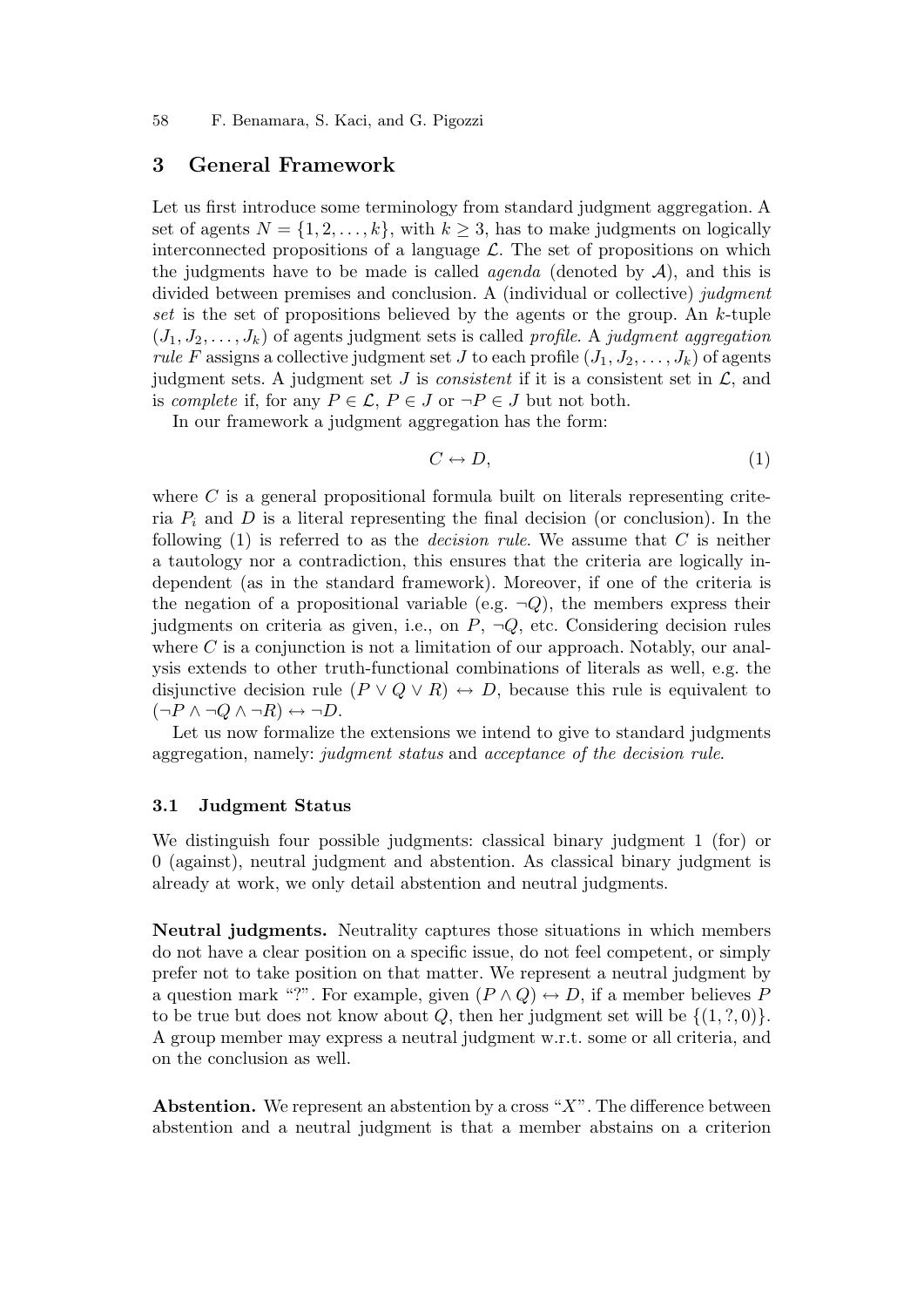$P_i$  when she deems that criterion *irrelevant* for the decision  $D$ . Consequently, abstention on criteria are ignored in the decision process. However, a member cannot abstain on the decision  $D$ . When a member takes part into a collective decision process, she is expected to express her judgment on D.

#### 3.2 Acceptance/Rejection of the Decision Rule

Each member j says whether she accepts  $(Accept<sub>j</sub> = 1)$  or rejects  $(Accept<sub>j</sub> = 0)$ the decision rule.

Acceptance of the decision rule. This means that either, for a member  $j$ , the criteria  $P_1, \dots, P_n$  are the all and only relevant ones to make a judgment on D, or that (1) contains some irrelevant criteria together with all relevant ones. In the first case, j will give  $1/0$  or neutral judgments on each criterion. In the second case, she will abstain on the criteria that she deems to be irrelevant and will give a judgment only on the relevant criteria. Of course,  $D$  is computed only on the basis of the criteria on which she expressed a judgment, i.e., she did not abstain. It is worth observing that the original legal paradox of judgment aggregation is an instance of this case, where all group members (the judges) have to endorse the legal code, or behave as if this is the case.

Rejection of the decision rule. There are two cases under which a member can reject the decision rule. The first is when she believes that criteria  $P_i$  are not adequate, i.e., some criteria are missing. In this case,  $j$  fixes the value of  $D$ according also to the missing criteria. The intuition is that, if a member wants to have her saying in a decision process, but considers the adopted rule unable to capture the relevant criteria for the decision, she must be able to express her judgment on the conclusion while making explicit that she deems the rule to be not appropriate.

The second situation is when j agrees on the criteria  $P_i$  in the decision rule, but disagrees on the way these criteria are logically connected. For e.g. the rule is  $(P \land Q) \leftrightarrow D$  and according to j the decision rule should instead be  $(P \lor Q) \leftrightarrow D$ . Member  $j$  will therefore assign  $0/1$  or neutral judgments on the criteria while deciding on the value of D according to  $(P \vee Q) \leftrightarrow D$ .

It is important to notice that members may express judgments on the premises even when they reject the rule. The reason is that in case they are the only one to reject the rule (or in any case there is not majority rejecting the rule), the decision procedure will be PBP (see Section 4) in which case they can have their saying on the premises.

Example 1. Consider our running example of the board of a research funding agency whose members have to decide which research project to support on the basis of three criteria: originality  $(P)$ , quality  $(Q)$ , and applicability  $(R)$ . Suppose that the decision rule is  $(P \wedge Q \wedge R) \leftrightarrow D$ . The five members state their judgments on  $P$ ,  $Q$  and  $R$  as in Table 2.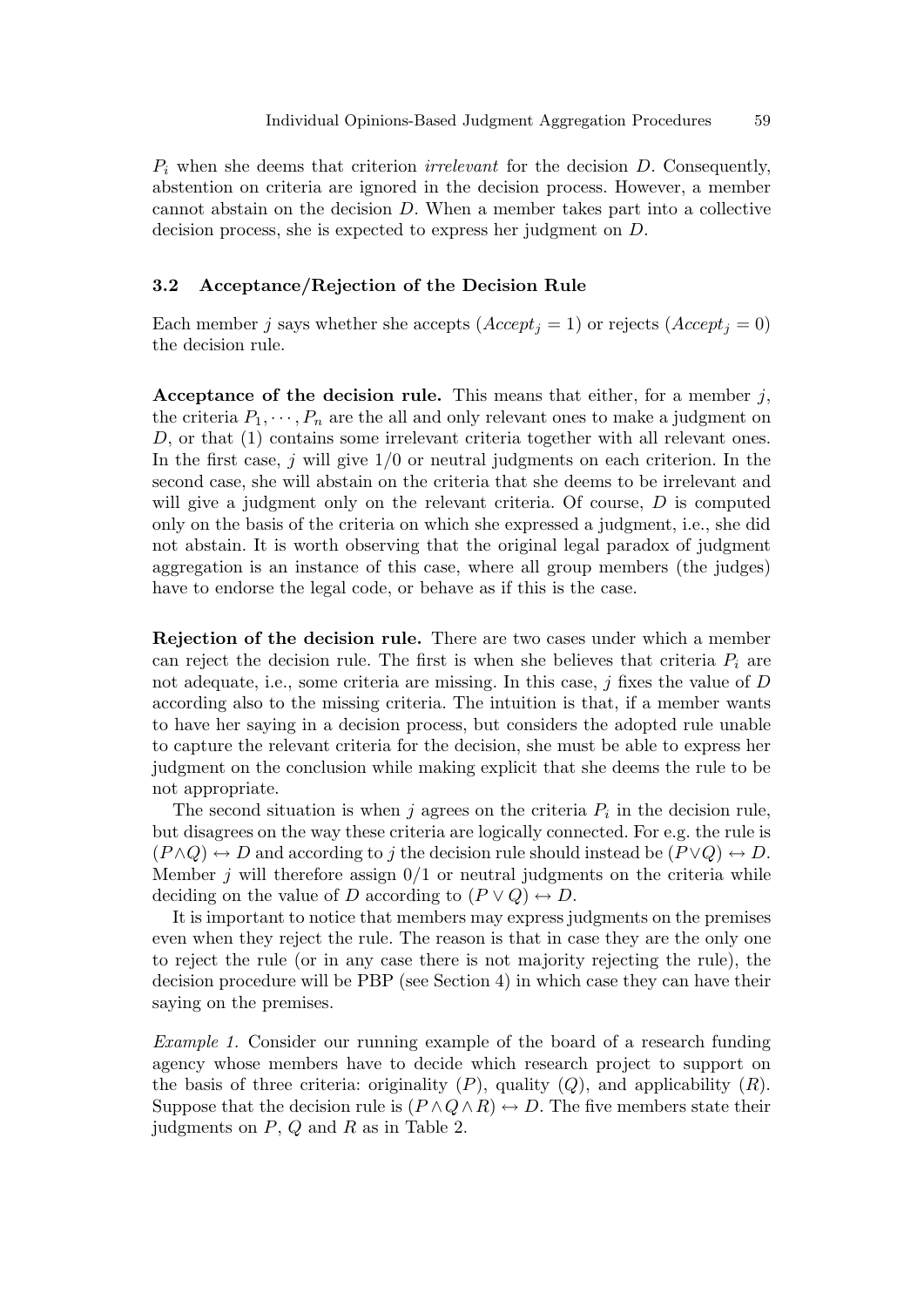|       | $\rm Acceptance   P Q R  D$ |  |  |  |
|-------|-----------------------------|--|--|--|
| $M_1$ |                             |  |  |  |
| $M_2$ |                             |  |  |  |
| $M_3$ |                             |  |  |  |
| $M_4$ |                             |  |  |  |
| $M_5$ |                             |  |  |  |

Table 2. Acceptance of the general rule and individual judgments

The first three members agree with the decision rule  $(P \land Q \land R) \leftrightarrow D$  since for them  $Accept_j = 1$  (for  $j = 1, 2, 3$ ).  $M_1$  thinks that the criteria P, Q, and R are the all and only relevant attributes for funding a project whereas  $M_2$  thinks that the criterion  $Q$  is irrelevant and decides then to abstain to give any judgement on  $Q$ . The decision of  $M_2$  is derived on the basis of P and R only. The third member also agrees on the decision rule, but unlike the first two, she is neutral on P. Since for  $M_3$ , Q and R false and she accepts the rule, D is also false. Finally,  $M_4$  and  $M_5$  reject the decision rule.  $M_4$  thinks that  $Q$  is irrelevant and that there are missing criteria. So she abstains to give any judgement on Q and gives neutral judgement on  $D$  according to  $P$ ,  $R$  and the missing criteria.  $M_5$  does not accept the rule for other reasons: she thinks that the criteria are relevant but not correctly linked. Indeed she expresses her opinions on all the propositions but she gives her judgement to D following the rule  $(P \vee Q \vee R) \leftrightarrow D$ .

## 4 Representation and Aggregation Procedure

We represent a judgment expressed by a member  $j$  by the following tuple

$$
J_j = (Accept_j, P_{1j}, \cdots, P_{nj}, D_j),
$$

where  $P_{ij} \in \{0, 1, ?, X\}$  and  $D_j \in \{0, 1, ?\}$ .

 $D_i$  is either derived following the decision rule or fixed by the group member depending on whether she accepts the general rule or not.

Given a set of judgments  $\{J_1, \dots, J_k\}$ , the collective decision is represented as follows:

$$
D = (Accept_{agg}, P_{agg_1}, \cdots, P_{agg_n}, D_{agg}),
$$

such that:

- Accept<sub>agg</sub> is the majority (or any other quota rule) of  $Accept_1, \dots, Accept_k$ . If there are as many members accepting the rule as members rejecting it, we fix  $Accept_{agg} = 0$ . In social choice theory, tie-breaking rules are usually random. Since in our approach, all members assign a value to the conclusion, it is preferable to break the tie in favour of  $Accept_{agg} = 0$  (so turning to CBP) than by a random choice (this will be detailed later in this section).
- $-P_{agg_i}$  is the majority of  $P_{i1}, \dots, P_{ik}$  following proposition-wise majority voting. Abstentions on  $P_i$  are ignored when computing  $P_{aqq_i}$  since those criteria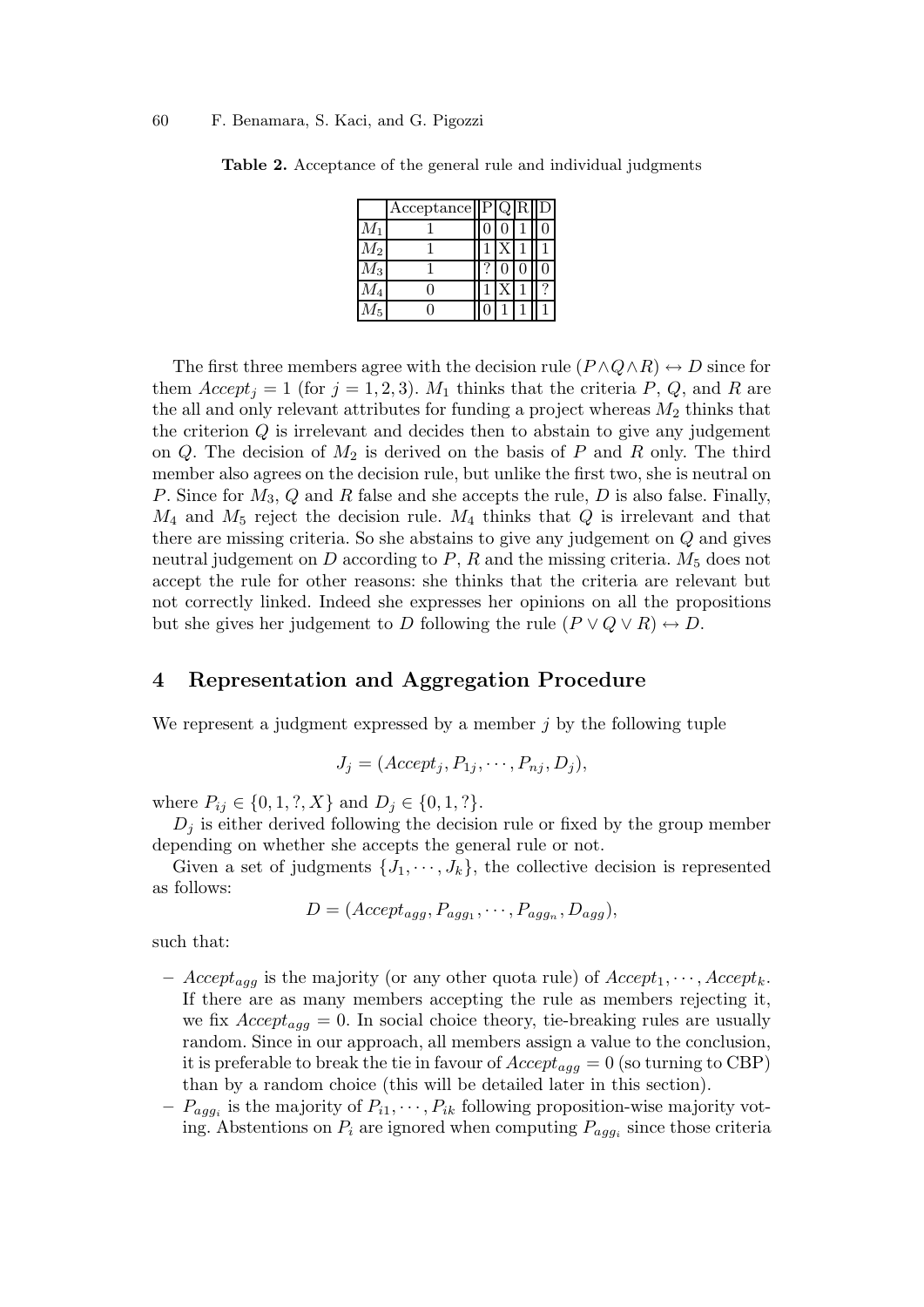are irrelevant. Neutral judgments simply follow the majority. In case of indecision, i.e., a tie between the number of  $P_{ij} = 1$  and  $P_{ij} = 0$ , we put  $P_{agg_i}$  =?.

- $D_{aqq}$  is computed by PBP or CBP. The procedure is fixed according to  $Accept_{aqa}$  as follows :
	- if  $Accept_{agg} = 0$  then we use CBP and  $D_{agg}$  is computed on the basis of  $D_1, \dots, D_k$ . This is intuitively meaningful since  $Accept_{agg} = 0$  means that the group members thought that the decision rule was not the right one for that decision, so the only reasonable thing they can say is the final conclusion.  $D_{agg}$  is calculated by simple majority voting. Neutral judgments simply follow the majority. In case of indecision, we have the following subcases:
		- ∗ if indecision is not allowed, then we do not accept neutrality on D. We then propose to have either a 'pessimistic'  $(D_{aqq} = 0)$  or an 'optimistic'  $(D_{agg} = 1)$  solution on the conclusion. Such a choice is publicly stated at the begining of the decision process and is fixed by the same person or organization that fixed the decision rule. It is reasonable to expect that the way the conclusion is decided in case of indecision depends on the context: In a legal context, for example, it is preferred to release a culprit rather than condemn an innocent. On the other hand, if we must hire a person, it is reasonable to opt for the optimistic solution, i.e., the indecision is interpreted as a positive decision.
		- ∗ if indecision is allowed at the begining of the decision process then we put  $D_{agg} = ?$
	- if  $Accept_{agg} = 1$  then PBP is used and  $D_{agg}$  is derived by the collective judgments on the premises following the decision rule. If the aggregation of  $P_{aqq_1}, \ldots, P_{aqq_n}$  results in ? following the decision rule and indecision is not allowed then we will have  $D_{agg} = 1$  in case of an optimistic reasoning or  $D_{agg} = 0$  in case of an pessimistic reasoning.
	- In case there are as many members who accept the rule as individuals who reject the rule, CBP is used. The reason is that those who reject the rule derive the value of  $D_{agg}$  using also the missing criteria or what they think are the correct logical relations among criteria. In both cases, using PBP and deriving  $D_{aqq}$  by the given decision rule would not reflect their opinions. If CBP returns a tie between  $D = 0$  and  $D = 1$ , this is handled in the same way as in the case where  $Accept_{agg} = 0$ .

We now illustrate the procedure with our running example.

Example 2. Table 3 gives the judgments expressed by five members of our funding board. Only  $M_1$  rejects the rule because she believes that some criteria are missing. She fixes the value of  $D$  according also to the missing criteria, this is why  $D = 0$  despite the fact that we have  $P = 1$  and  $Q = 1$ . Since  $Accept_{aqq} = 1$ we use premise-based procedure. We get  $D_{agg} = 1$  following the decision rule.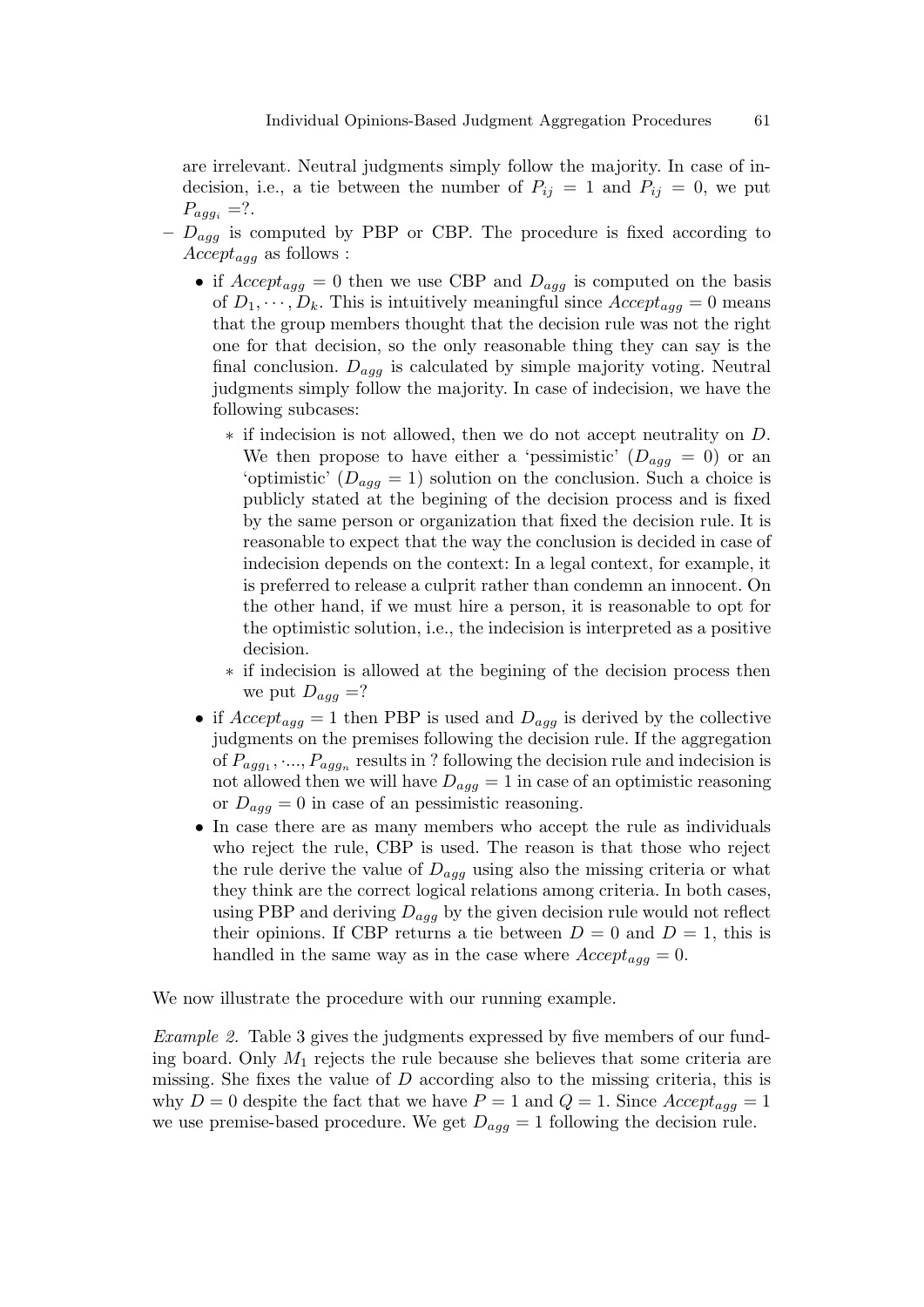|                     | Acceptance   P |  |  |
|---------------------|----------------|--|--|
| $M_1$               |                |  |  |
| $M_2$               |                |  |  |
| $M_3$               |                |  |  |
| $\,M_4$             |                |  |  |
| $M_5$               |                |  |  |
| collective decision |                |  |  |

Table 3. Example of judgment aggregation with acceptance of the general rule

Example 3. Let us now consider individuals who have to make a collective decision using the rule  $(P \wedge Q \wedge R) \leftrightarrow D$ , with a majority thinking that it is not appropriate, i.e.,  $Accept_{agg} = 0$ . Suppose that their judgments are as in Table 4.

Table 4. Example of judgment aggregation with rejection of the general rule

|                     | Acceptance | P. | $Q_1$ |  |
|---------------------|------------|----|-------|--|
| $M_1$               |            |    |       |  |
| $M_2$               |            |    |       |  |
| $M_3$               |            |    |       |  |
| $\,M_4$             |            |    |       |  |
| $M_5$               |            |    |       |  |
| collective decision |            |    |       |  |

A majority of members do not accept the decision rule. As we have seen, when  $Accept_{aqq} = 0$  it means that the group members believe that the most important criteria for the decision are missing or that criteria are relevant but not well connected. Therefore, they express their judgments on the criteria in the rule, but their decision on the conclusion  $D$  takes into account what they believe are the missing attributes or the right decision rule. For example,  $M_3$ states that  $D = 1$  despite the fact that  $P = 0$  and  $Q = 0$  because she thinks that the rule is  $(P \vee Q \vee R) \leftrightarrow D$ . In this situation, the group will conclude  $D_{agg} = 1$ following a CBP.

Please note that letting the majority deciding on the group acceptance of the decision rule is just one possibility. Nothing forbids to fix a different quota, such as unanimity or a quota of 2/3 of the agents in order to accept or reject the decision rule at the group level. According to our framework, the original doctrinal paradox would be solved by PBP. In the court example, all judges have to give judgments according to the legal doctrine. Hence, PBP would be enforced. This would be in line with what advocated by some legal theorists, that is in a legal verdict reasons are more important than the final decision as these will form the legal corpus for future verdicts.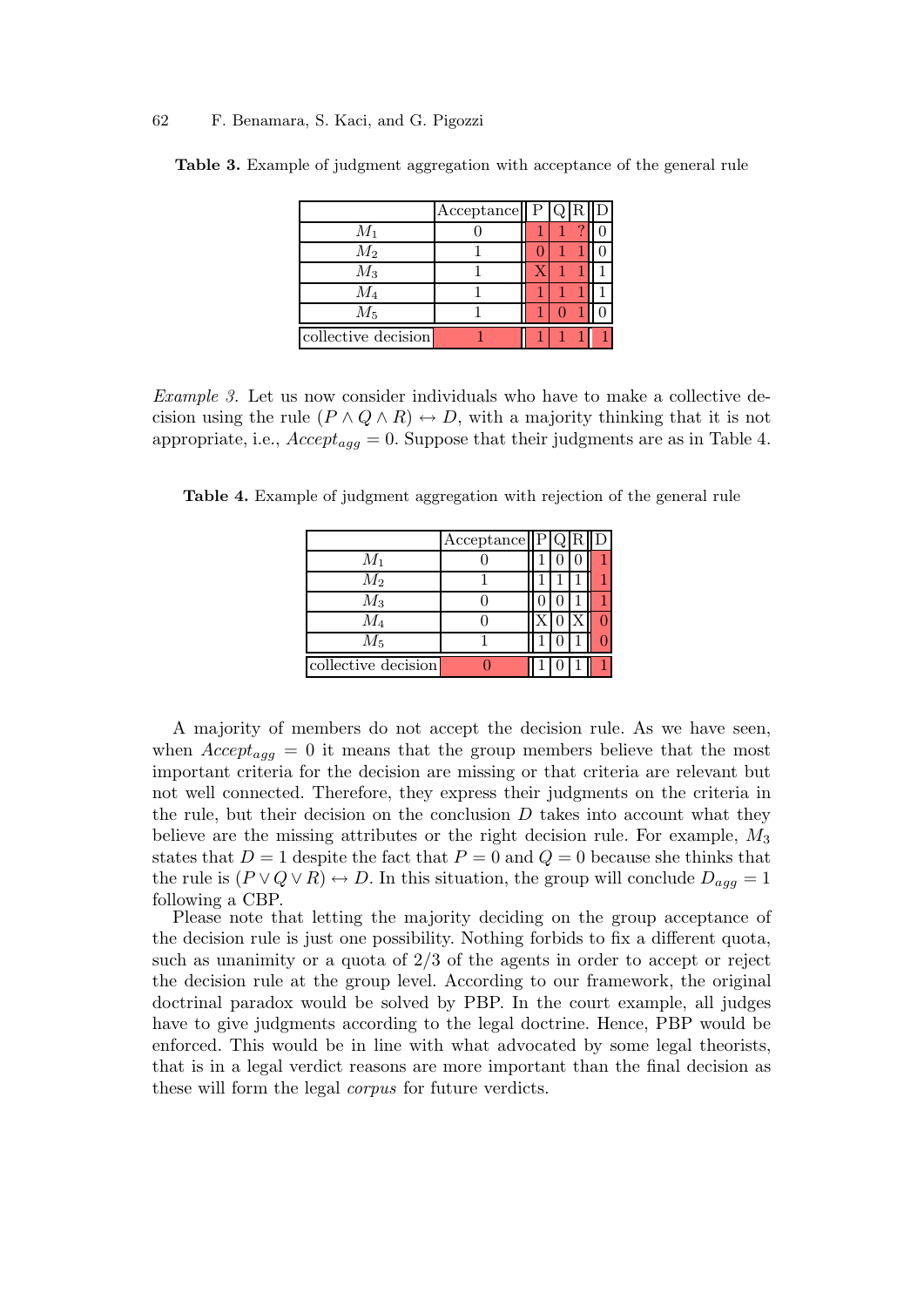# 5 A Solution to the Dilemma

In this section we compare our approach to standard judgment aggregation. In particular, our approach can be seen not only as a more realistic and flexible framework for judgment aggregation problems, but also as an escape route from the paradoxes that trouble judgment aggregation. In order to illustrate why this is the case, we will state the first impossibility theorem [8], recall why PBP and CBP are considered escape routes from the dilemma and, finally, show that our approach is an alternative solution.

The first impossibility theorem of judgment aggregation<sup>1</sup> showed that there exists no aggregation function  $F$  that satisfies the following few desirable conditions:

- Universal Domain: The domain of  $F$  is the set of all profiles of consistent and complete judgment sets.
- **Anonymity**: For any profiles  $(J_1, \ldots, J_k)$ ,  $(J'_1, \ldots, J'_k)$  in the domain that are permutations of each other,  $F(J_1, \ldots, J_k) = F(J'_1, \ldots, J'_k)$ . Intuitively, this means that all agents have equal weight.
- **Systematicity**: For any  $P, Q \in \mathcal{A}$  and any profiles  $(J_1, \ldots, J_k)$ ,  $(J'_1, \ldots, J'_k)$  in the domain, if  $\forall j \in N, P \in J_j \leftrightarrow Q \in J'_j$ , then  $P \in F(J_1, \ldots, J_k) \leftrightarrow Q \in$  $F(J'_1, \ldots, J'_k)$ . This condition ensures that the collective judgment on each proposition depends only on the agent judgments on that proposition, and that the aggregation rule is the same across all propositions. Systematicity is clearly a very strong condition. In subsequent impossibility results, systematicity has been weakened to the independence of irrelevant alternatives:
- Independence of Irrelevant Alternatives (IIA): For any  $P \in \mathcal{A}$  and any profiles  $(J_1, \ldots, J_k)$ ,  $(J'_1, \ldots, J'_k)$  in the domain, if  $\forall j \in N, P \in J_j \leftrightarrow P \in J'_j$ , then  $P \in F(J_1, \ldots, J_k) \leftrightarrow P \in F(J'_1, \ldots, J'_k)$ . In other words, IIA is systematicity without the neutrality condition, requiring that all propositions are equally treated.

It should be now clear why PBP and CBP are escape routes to the dilemmas of judgment aggregation. PBP is a procedure that relaxes the independence of irrelevant alternatives condition: The individuals are requested to express their judgments only on the premises and the collective value of the conclusion is derived by the aggregated values on the premises following the decision rule. On the other hand, CBP can never generate a paradoxical outcome as the conclusion is a literal.

However, as attractive as these procedures can appear, they leave a major open problem: When proposition-wise majority voting collapses into an inconsistent group outcome, PBP and CBP give opposite solutions, as we have seen in the court example. The question is then how we can decide between these two solutions.

<sup>&</sup>lt;sup>1</sup> For other impossibility theorems that strengthened and expanded the original formulation, see [9].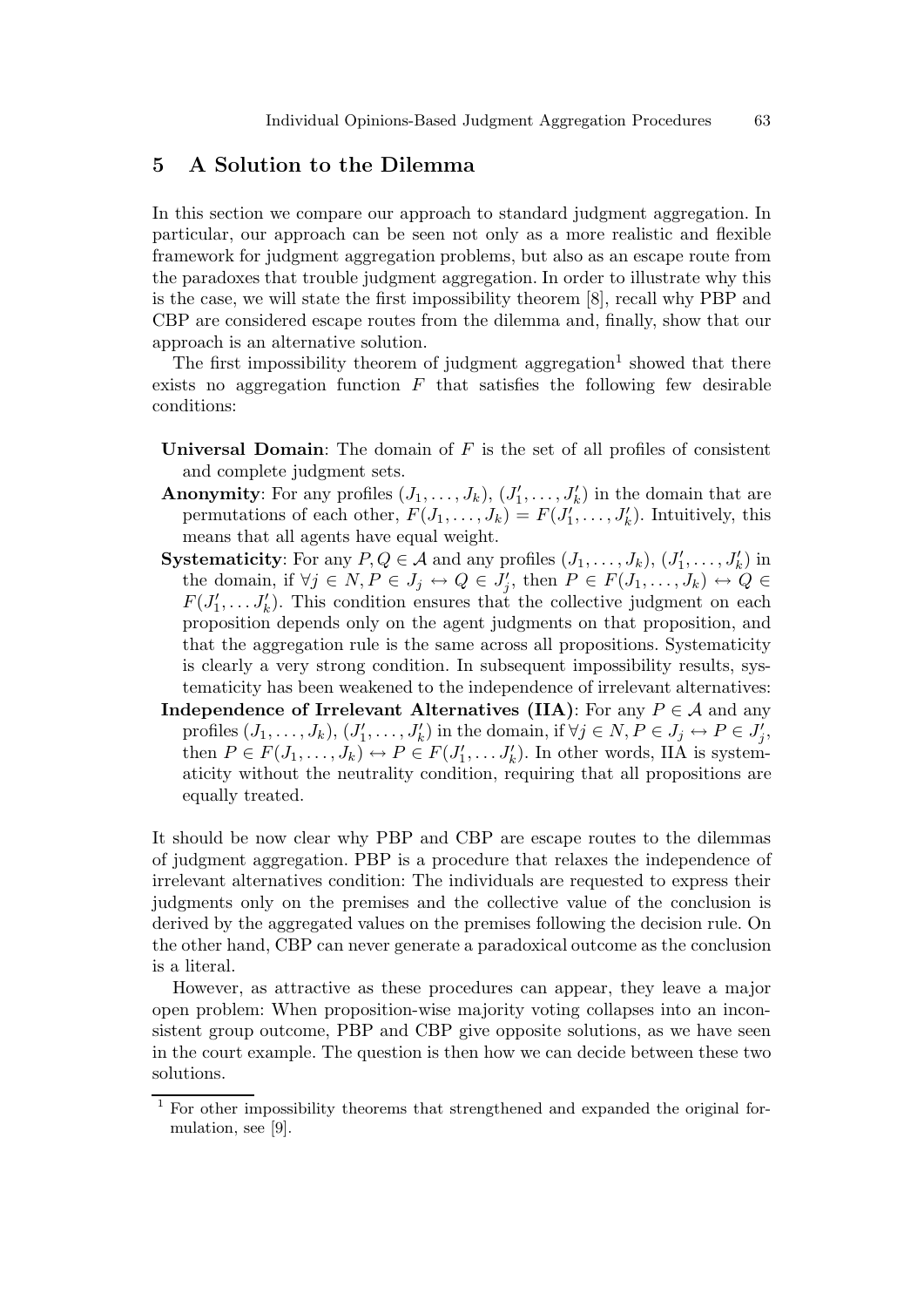#### 64 F. Benamara, S. Kaci, and G. Pigozzi

Our approach is an attempt to provide an answer to this question. By extending the standard judgment aggregation framework and allowing the group members to accept or reject the given decision rule, we introduce a way to decide between PBP and CBP. When the majority (or any other pre-fixed quota of the voters) agrees with the decision rule, the individual judgments are aggregated by PBP. On the other hand, when the group does not agree with the rule, the only opinion the group can provide is about the final decision, so the aggregation procedure will turn to CBP.

Since our approach can always decide whether the aggregation function is PBP or CBP, we provide an escape from the paradoxes that plague standard judgment aggregation.

## 6 Related Works

In this section we refer to works that proposed to relax some of the assumptions made in the classical judgment aggregation framework. However, our model is the first that combines all these different aspects and introduces new ones.

Results in judgment aggregation usually assume complete judgment sets both at the individual and collective level. Gärdenfors [4] was the first to criticize such assumption as being too strong and unrealistic. He allows voters to abstain from expressing judgments on some propositions in the agenda. He proves that, if the judgment sets may not be complete (but logically closed and consistent), then every aggregation function that is IIA and Paretian<sup>2</sup>, must be oligarchic<sup>3</sup>. Gärdenfors' framework requires the agenda to have a very rich logical structure (with an infinite number of issues). More recently, Dokow and Holzman [3] extended Gärdenfors' result and consider finite agendas. Again, impossibility results are obtained. Hence, relaxing the completeness assumption does not avoid the impossibility results.

Nevertheless, allowing the voters to not express their judgments on some of the issues in the agenda provides a more realistic model of judgment aggregation, which is the aim of our paper. In order to avoid confusion, we must observe that we distinguish abstaining from being neutral with respect to an issue in the agenda. Abstentions in Gärdenfors and Dokow and Holzman' works correspond to what we call "neutral judgments". In our model, a voter abstains on a criterion when she deems that this criterion is irrelevant. In this case, she does not state her judgments on a criterion.

In a recent paper, Miller [10] considers judgment aggregation problems in which members have different views on how the premises are connected to

<sup>&</sup>lt;sup>2</sup> A *Paretian* aggregation function is such that, if all the members in the group adopt the same position on a certain issue, this position will be adopted at the collective level as well.

<sup>&</sup>lt;sup>3</sup> An aggregation function is *oligarchic* if, for every issue in the agenda, the group adopts a position 0 (resp. 1) if and only if all the members of a subset of the group (the oligarchy) adopt position 0 (resp. 1) on that issue. Clearly, when there is only one member in the oligarchy, it corresponds to dictatorship.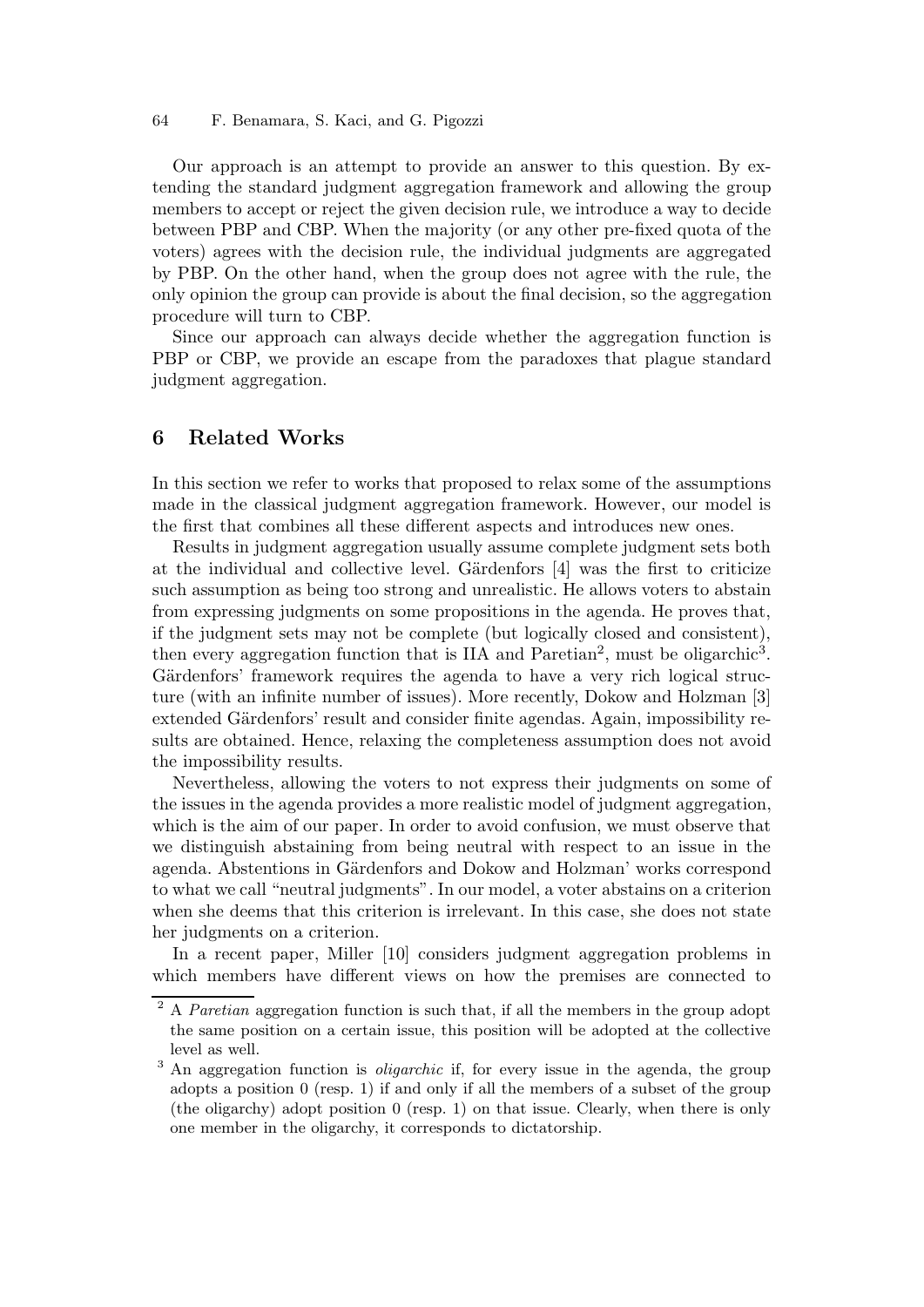the conclusion. This means that there is no imposed decision rule but, given a set of premises and a conclusion, each member expresses her judgments on the propositions in the agenda as well as providing the decision rule she has used. Miller's framework allows members to use decision rules in which only some of the premises appear. However, group members are requested to express judgments also on criteria that they deem irrelevant for the final decision. The question addressed is whether, once the members have voted following their own decision rules, it is possible to determine a group decision rule that represents how the group see the logical relations between premises and conclusion. Unless the unanimity rule is used, the answer is negative.

Another related work is [11], which considers judgment aggregation situations in which there is a gap between necessary and sufficient conditions to justify a certain decision on the conclusion. An example is the reviewing process for the publication of a paper. Suppose that the criteria for recommending publication of a manuscript  $(D)$  are correctness of the results  $(P)$  and originality of the ideas  $(Q)$ . We may agree that P is necessary for recommending publication  $(\neg P \rightarrow \neg D)$ , and also that  $P \land Q \rightarrow D$ . However, the gap between necessary and sufficient conditions is the situation in which we judge the results contained in the submission to be correct but the ideas not original:  $P \land \neg Q$  is consistent with both acceptance and rejection of a paper. Members may have different views on such gaps. The question posed in [11] is how to justify such individual discrepancies at the group level. Possibilities results are explored, in which majority voting on the conclusion is combined with no veto power on the premises.

Despite the similarities of the above contributions with our approach, the key feature of our proposal is to present a normative procedure: the aggregation rule is PBP or CBP depending on the members view on the given decision rule. The group will always be able to take a decision and, when most of them consider the decision rule to be appropriate, the group will also be able to provide reasons for that decision.

Another way to make the aggregation procedure reactive to the individual opinions about the decision rule is to allow the group members to assign weights to the criteria, as in [2]. The way the group decision is derived (PBP or CBP) depends on whether the final weights are above or below a fixed threshold. The problem of fixing a threshold is common to other frameworks that use similar quantitative approach (see for example, the work by (Dietrich and List 2005) using quota rules). Even if these approaches also provides a more realistic framework to judgment aggregation, problems have to be solved such as : where do the weights come from and how/who should fix the threshold.

# 7 Conclusion and Future Work

We extended standard judgment aggregation procedure in order to take into account the judgement status and the acceptance of the decision rule. Our framework allows group members to express 0/1 judgments as well as being neutral or abstain on some propositions. In addition, it allows individuals to state whether